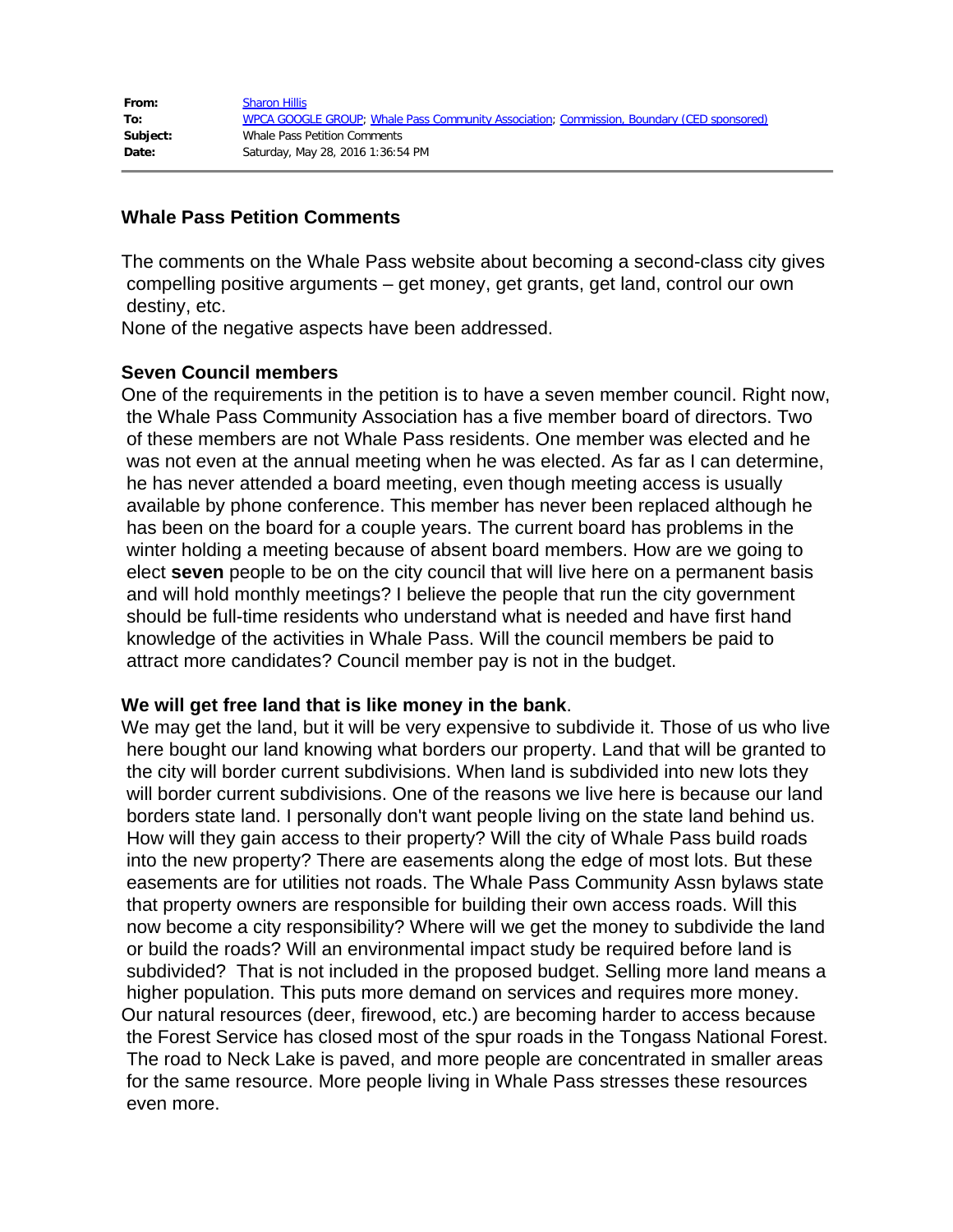# **Our money will come from the state and the tourist industry**.

The state is in a budget crisis. The revenue-sharing for communities like ours will be gone in a couple years. The revenue-sharing for cities is being cut. The state is also cutting important programs like education. If these budget woes continue, the cities may shoulder more of the financial burden and not receive much, if any, money. Grants are becoming scarce. That will mean higher taxes of some kind on the people here. It has been stated that we will not have property taxes until a borough takes over and assesses the value of our property. The borough will collect the property tax and return it to the city. There is no guarantee that a Prince of Wales borough formation will be passed by the voters of Prince of Wales Island. The scare tactics that the Ketchikan Gateway borough will annex Prince of Wales has been exposed as the fraud that it is. In order for Ketchikan to annex Prince of Wales into their borough, the Ketchikan voters would have to approve the acquisition. The Prince of Wales voters **in a separate vote** would have to approve the acquisition as well. If we become a city there will be those who will be in favor of forming a Prince of Wales borough simply to get the money that it will generate from property taxes. Many of the people who live here are on limited or fixed incomes and barely get by. Our property taxes will be high because Whale Pass has one of the highest property values on the island.

Much of our tourist industry is based on the SSRAA coho run. A fish box tax is one of the proposed income generators. How is this going to be enforced? Which businesses will be responsible for reporting and submitting the tax?

Another proposed tax is the bed tax. Many businesses take reservations even years in advance. Is it fair to the customer to pay extra money for a tax that may not have been in place when they made the reservation? How is this going to be enforced on the businesses?

Another tax is the sales tax. Does this apply to only things sold? Does it apply to services rendered? Will it apply to resident businesses or include businesses that do services here? (such as sewage pumping) How will this be enforced? Will taxes paid be public knowledge? I don't think anyone's business income or number of guests should be public knowledge. Even if it is not available to the public the city administrator will have access to this information. This is a small community, and there is no guarantee that personal information will not be vocalized to other members of the community.

# **Government**

The money budgeted for the salary of the as city administrator is low. Will this be a part-time position? Will someone from Whale Pass be the administrator? Will someone from outside Whale Pass be recruited? It is unlikely that someone would move here for that particular job. If they have experience as a city administrator in another place, they would most likely expect Whale Pass to perform services that other cities provide meaning more money will be required.

This is a big step in creating local government control over Whale Pass. The intentions may be good, and the promise of no property tax is probably proposed honestly. Government only breeds more control and more government, meaning more control and more government growth, requiring more money. It is the nature of the beast.

People have been trained to expect the government to provide and care for them.